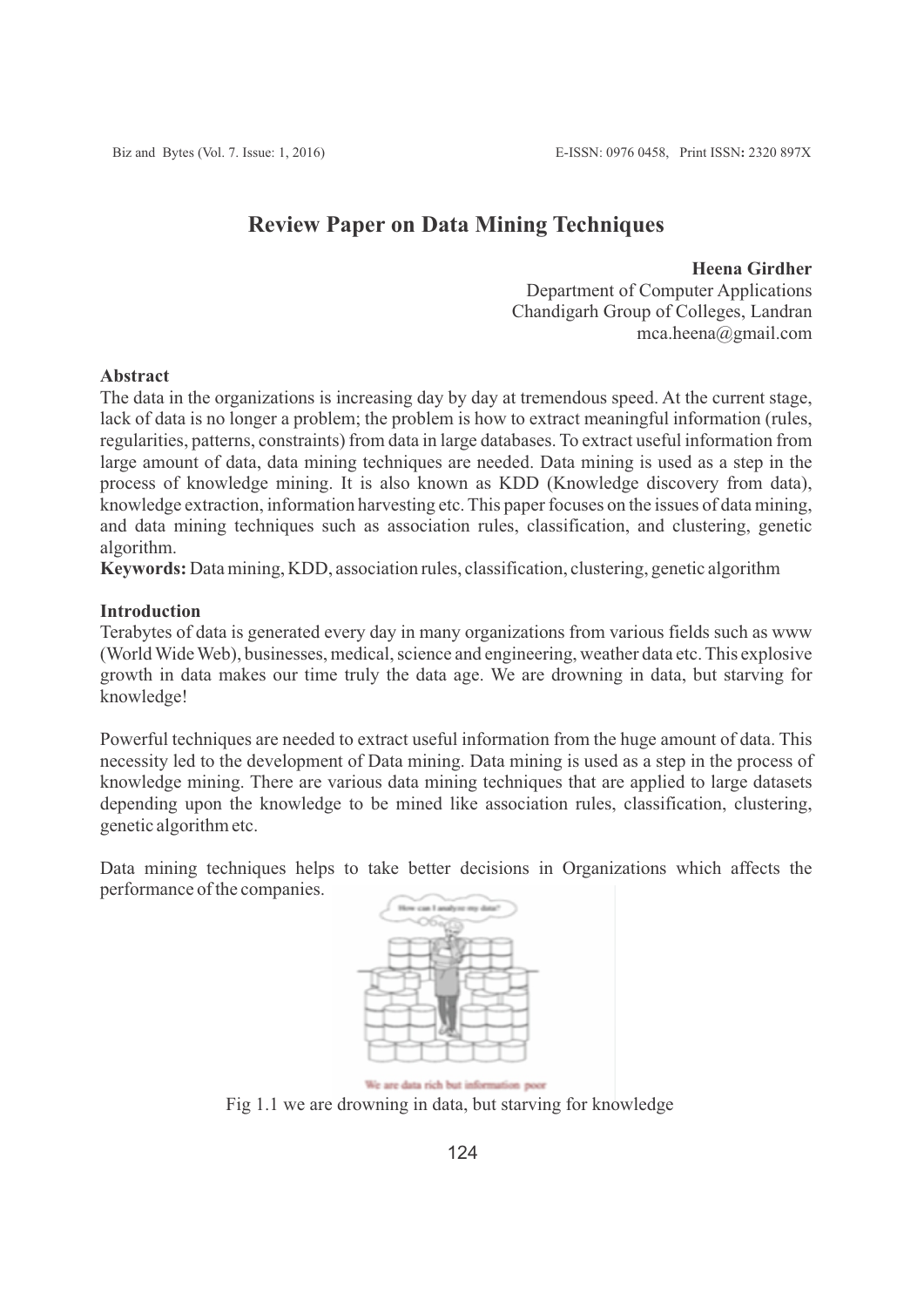# **A. Data Warehousing and Data mining**

Data Warehousing and Data mining both are used as a step in the process of knowledge mining. To extract useful information from data, first data is pre-processed and then entered into data warehouse. Data warehouse contains subject-oriented, integrated, time variant and non-volatile data that is useful for decision making. Data is selected and transformed into forms that are appropriate for mining. Data mining techniques are applied on the transformed data depending upon type of knowledge interest of users. All the patterns by data mining techniques may or may not be interesting to users. The patterns are evaluated based on their interestingness measures. The knowledge mining process is shown in figure 1.2

**Data Cleaning:** - Data may be incomplete, inconsistent and noisy. In data cleaning step, missing values are handled by applying various techniques of data mining, outliers are removed from data and inconsistencies are corrected.

**Data Integration:** - Data integration involves data is gathered from multiple resources into data warehouse. Data integration is not an easy process. It involves various issues like redundancy may occur when data is merged from different resources at one place. An attribute may be derived from another attribute may cause redundancy.

Another issue is schema integration and object matching. How can the data analyst be sure that sid in one database and rno in another database refer to rollno of the student.

**iii. Data selection: -** In data selection, data relevant to the task is selected from datawarehouse. Data may contain relevant and irrelevant attributes. In data selection step, relevant attributes are selected and irrelevant attributes are removed from the database. Suppose a manager wants to sell CD's at a shop and he is having name, age, address, contact number, music taste attributes of a customer. To analyse the sales of CD's name, address and contact no of a customer doesn't play any role whereas customer age and address may affect the analysis results.

**Data transformation: -** In data transformation, data is transformed into forms appropriate for mining. Data transformation includes the following:

**Smoothing**: - Smoothing involves smooth the data to remove outliers. Various techniques are used for smoothing like binning, regression and clustering.

**Aggregation: -** Data is aggregated into forms appropriate for task. Suppose we want to compute the yearly sales of the product and we have the daily sales of the product. In this case daily sales of the product are aggregated to get the yearly sales.

**Attribute construction: -** where relevant attributes are selected from the database and irrelevant attributes are removed from the database.

**Data mining: -** An essential process where various techniques are applied to get the data patterns.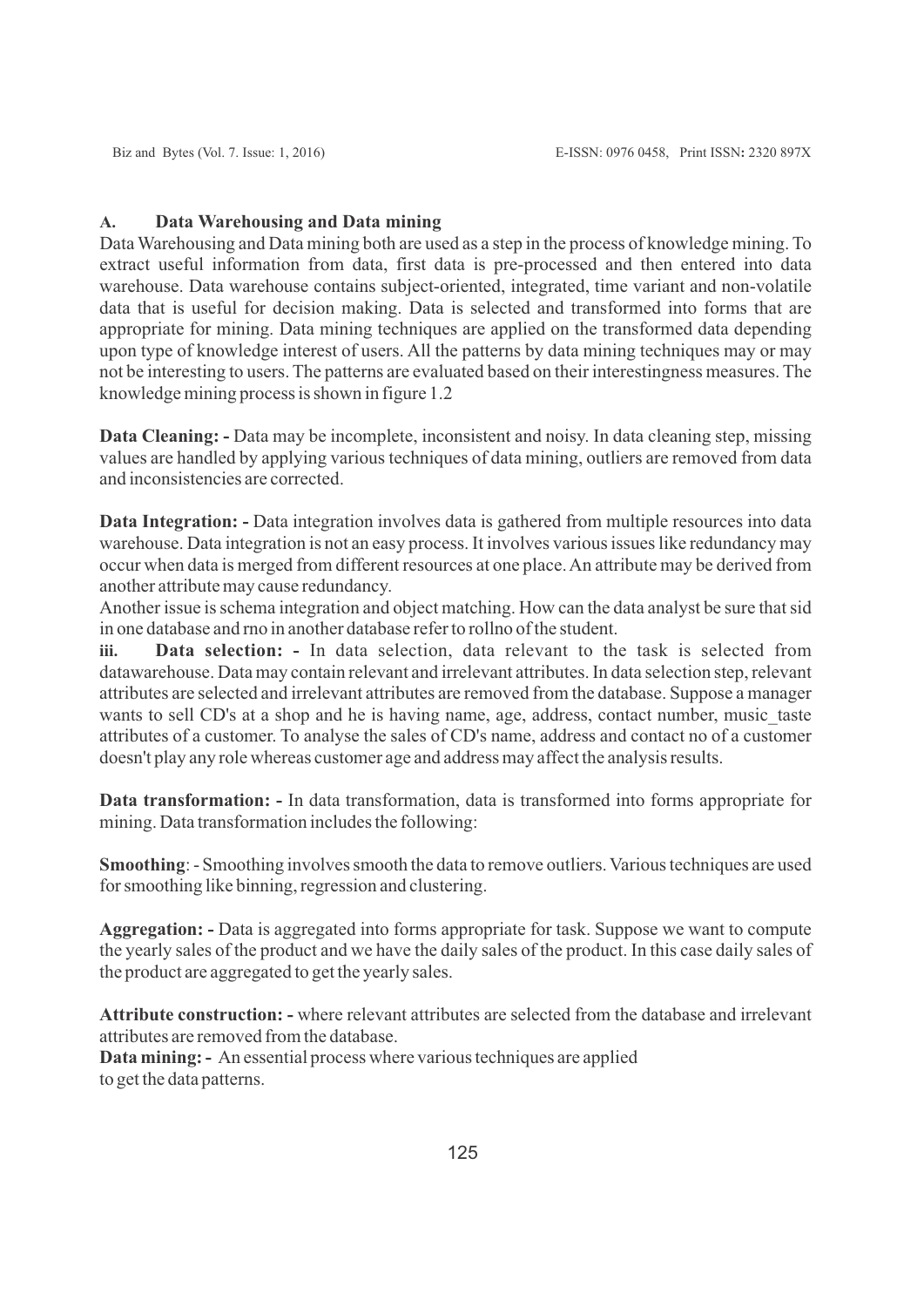Pattern evaluation: - A data mining system may generate thousand of patterns but all the patterns are not of interest to a user. In Pattern evaluation, interesting patterns are analysed by applying interestingness measures support and confidence.

**Knowledge representation:**- It is the last phase of the knowledge discovery process where mined knowledge is presented to the users by using visualisation techniques.



#### **Issues in Data mining**

The following diagram describes the various issues in data mining.

**Ability to handle different kinds of data-** The database may contain different kinds of data like web data, multimedia data, hypertext data, spatial data, and temporal data. Data mining techniques should be able to handle all kinds of data. Generally a data mining system is designed to handle only one kind of data.

**Presentation of Patterns-** Once the patterns are discovered, they must be represented in user understandable form.

**Scalability-** The speed of data mining algorithms should be predictable and acceptable as the size of database increases.

**Mining at different abstraction levels-** The knowledge interest of the various users may vary. One kind of knowledge may be interesting for one but not for another. The data mining system should be able to mine knowledge at different abstraction level.

**Data Security-** Data security has major concern in data mining. As we mine knowledge at different levels, it may breach the security of user's data. For example- By mining knowledge at different abstraction levels, we may be able to find the personality traits of a customer like buying habits, areas of interest etc.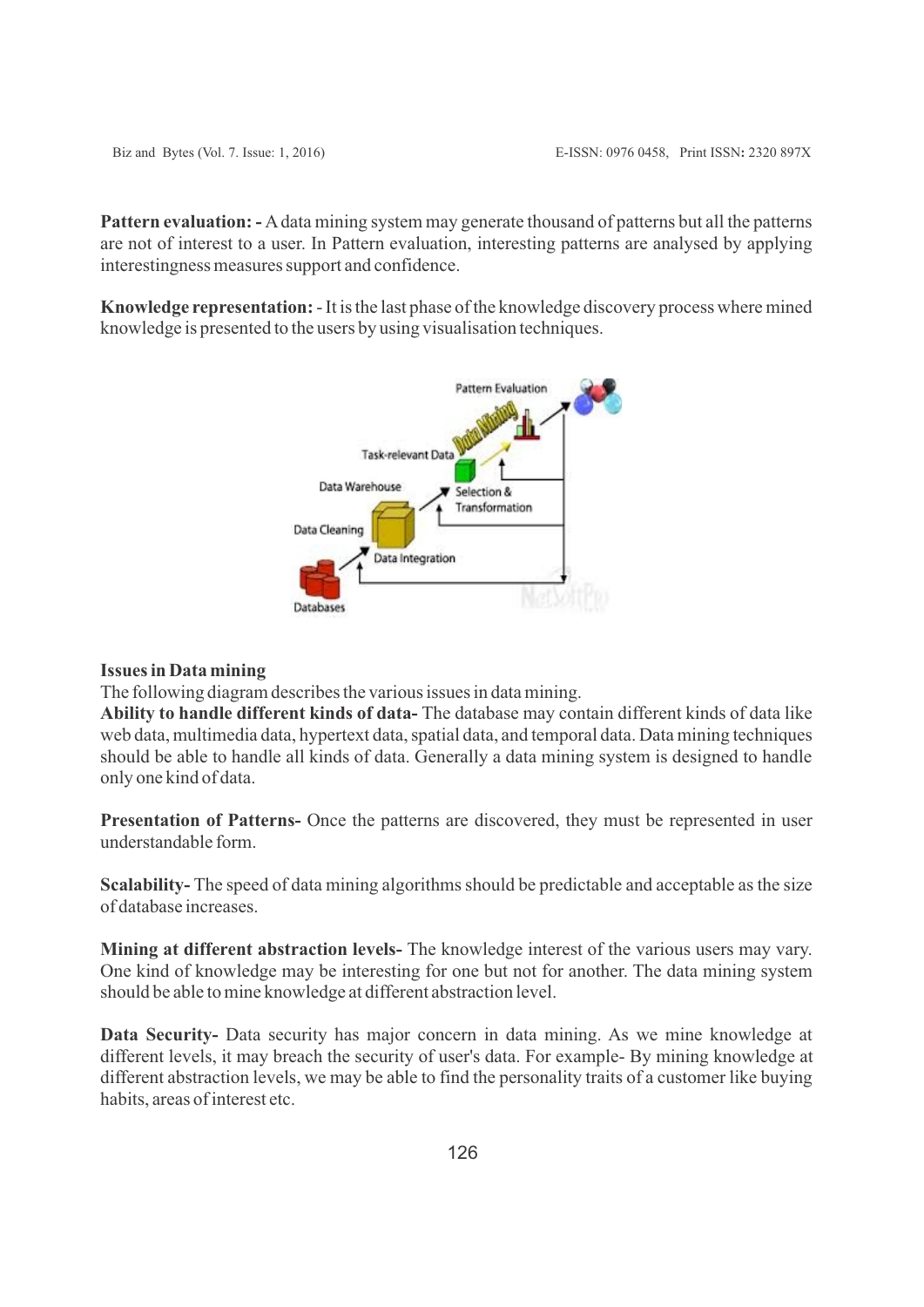### **Data mining techniques**

**Association rules:-**Association and correlation analysis is used to find frequent item sets among items in a large dataset. Frequent patterns are those patterns that appear frequently in a dataset. For example- Suppose that the customer who purchase burger at McDonalds' also tend to buy cold drink at the same time is represented by the rule:

 $burger==\geq cold drink$  [support=2%, confidence=60%]

Association rules are used to find customer buying habits that the customer who buys burger will purchase cold drink also. The organization may put these items in a combo to increase their sales. This is why; association rules help us to take better decisions.

# **Classification**

Classification is one of the most widely used data mining technique. Classification involves two steps-learning step and training step. In the learning step, a model or classification rules are created based on the training data by classification algorithm. In training step, the accuracy of the rules is checked based on the test data. If the accuracy of the rules is acceptable, the rules can be applied for the classification of new data sets.

**Decision tree induction** is one of the approaches that are used for classification. It is a flow chart like structure that represents set of conditions. Atree is built based on the training data and classes of new data are determined from the tree. A typical decision tree is shown in the figure 4.1. It predicts whether a customer will buy the computer or not.



Fig 3.1: Decision tree induction

**Classification by back propagation: -**Back propagation is a neural network learning algorithm



Fig 3.2: neural network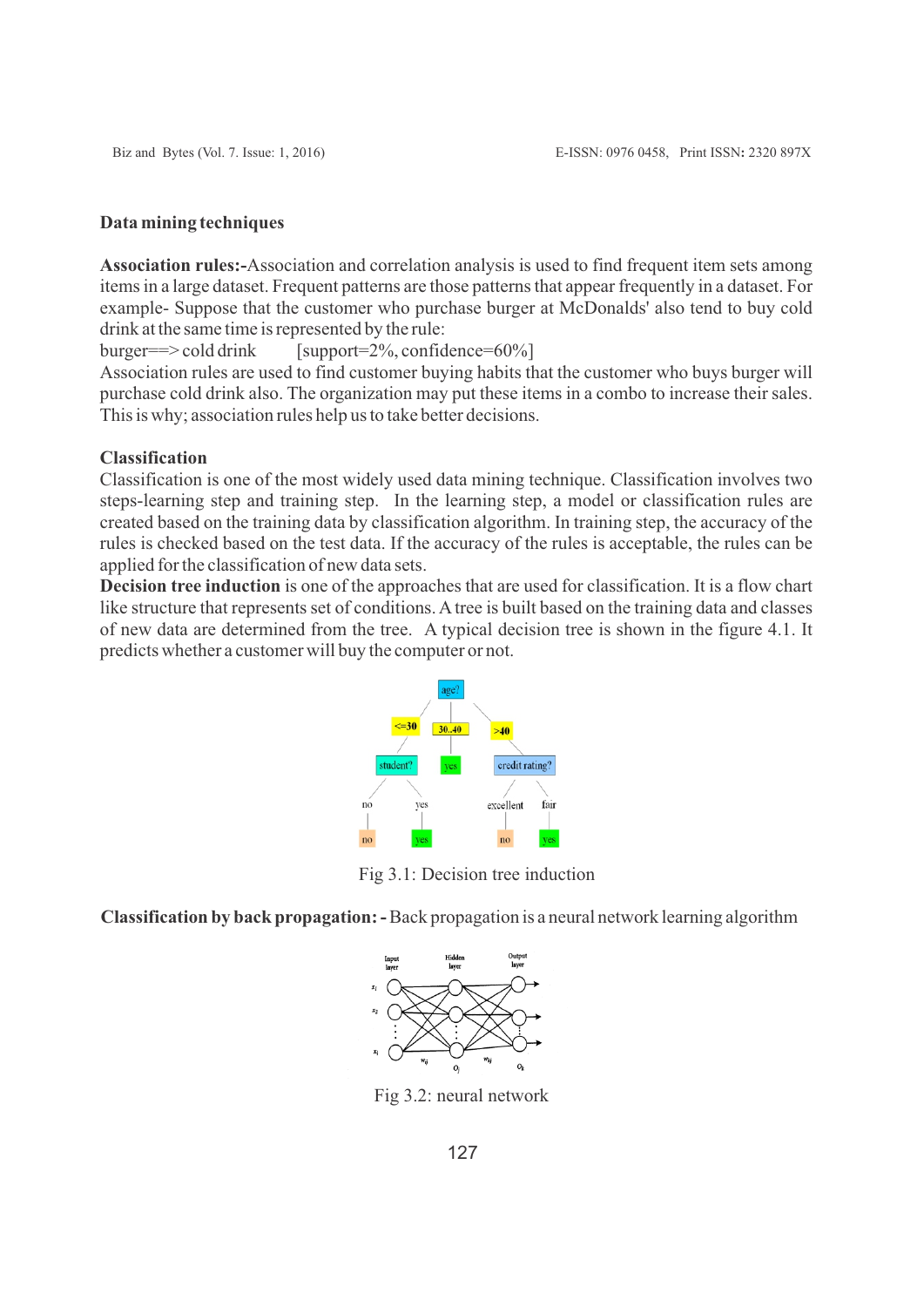A neural network: A set of connected input/output units where each connection has a **weight** associated with it.

During the learning phase, the network learns by adjusting the weights so as to be able to predict the correct class label of the input tuples.

**Clustering-** Clustering divides the large data set into a group of data sets such that data items with in a cluster are similar to each other in some way and dissimilar to data items in another cluster. Clustering has various applications in different areas like detecting outliers, handwritten character recognition, image pattern recognition, Web search etc. Credit card fraud can be detected by determining unusual behaviour of customers like infrequent and expensive transactions.

**K-means clustering algorithm:** k-means clustering is an algorithm to classify or to group the objects based on attributes/features into K number of group.

The grouping is done by minimizing the sum of squares of distances between data and the corresponding cluster centroid.

Step 1: Input the value of k that indicates how many clusters you want to create. And dataset containing n objects.

Step 2: arbitrarily choose k objects as initial cluster centers.

Step 3: Assign each object to the cluster which is close to the mean value of the objects in the cluster.

Step 4: Update the cluster means.

Step 5: Repeat this process until there is no change in cluster.

**K-medoids clustering algorithm-** k-means algorithm is sensitive to noisy data so we may get inaccurate results if data contains noise. K-medoid algorithm overcomes the disadvantage of kmeans algorithm.

Step 1: Input the value of k that indicates how many clusters you want to create. And dataset containing n objects.

Step 2: arbitrarily choose k objects as initial representative objects.

Step 3: Assign each object to the cluster which is close to the representative object.

Step 4: While the cost of the configuration decreases:

- 1. For each medoid *m*, for each non-medoid data point *o*:
- 2. Swap *m* and *o*, recompute the cost (sum of distances of points to their medoid)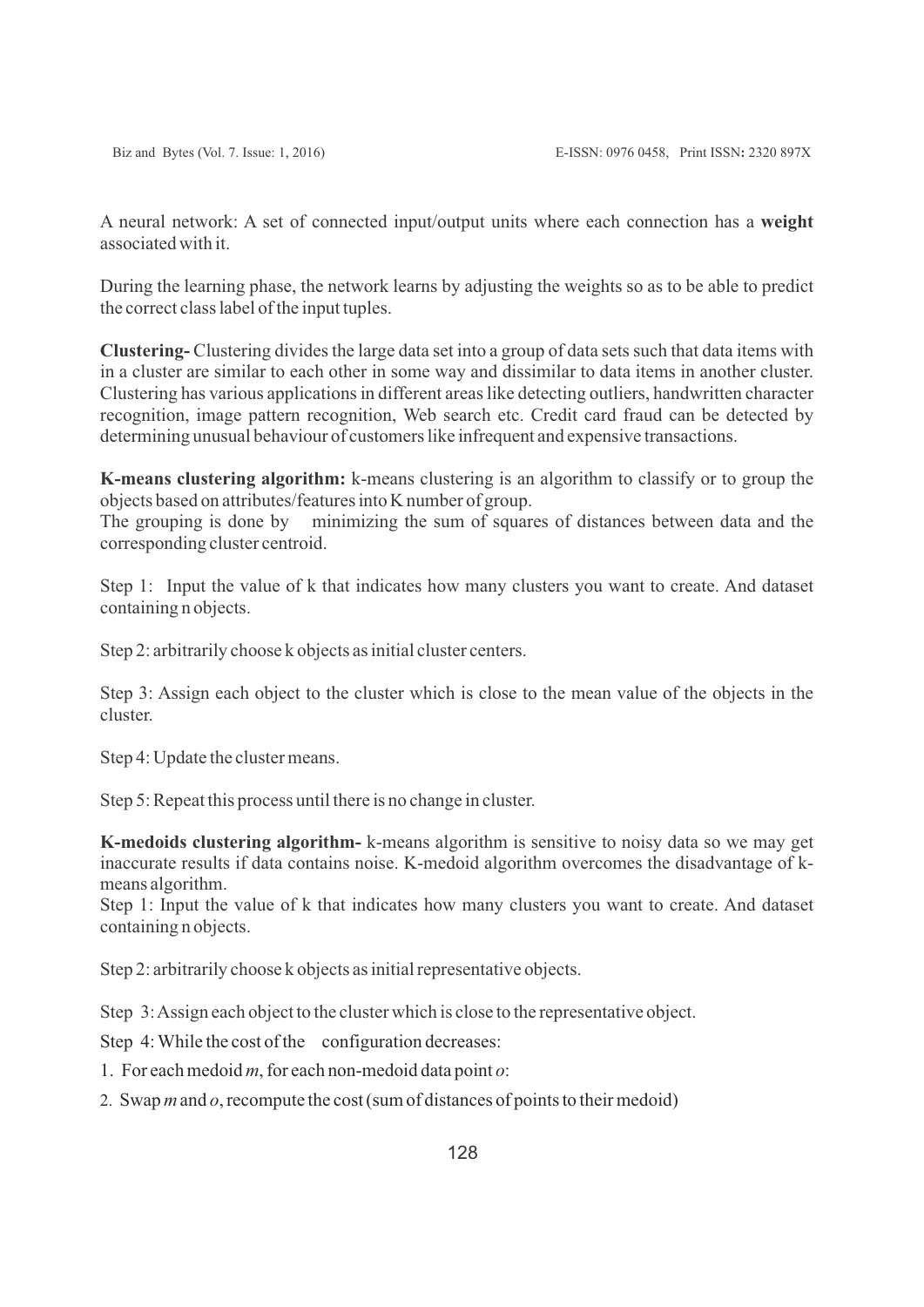3. If the total cost of the configuration increased in the previous step, undo the swap

**Hierarchical algorithm** Hierarchical method group the data objects into a hierarchy of clusters. Hierarchical method can be either agglomerative and divisive.

**Agglomerative method** works by having each object has its own cluster and merge the clusters into larger cluster until we get all the objects in a single cluster.



Fig 3.3: Hierarchical clustering

**Divisive method** works by having all the objects in a single cluster and divide the cluster into small subclusters until we get a cluster containing one object.

Genetic algorithm Genetic algorithm is based on the theory of natural evolution and genetics. This heuristic is used to generate solutions to optimization problems. A population of rules, each representing a solution to a problem, is initially created at random. Then pair of solutions (usually the better solutions are parents) are combined to produce better solutions for next generation by applying crossover and mutation operation.

Mutation process is used to modify the genetic structure of some members of each new generation. The process is repeated until optimal solution is found.

Crossover is a genetic operator that involves producing a child solution from more than one parent solutions.

# **Conclusion**

Data mining is used to discover meaningful information from large amount of data. Organizations have realized the importance of data mining in their decision making process. The customer buying patterns can be found by applying association rules to increase sales. Credit card fraud can be detected by analysing unusual behaviour of the customer like infrequent transactions. Data mining is used in almost every aspect of life. Although progresses are continuously been made in the DM field, still many issues are there which is needed to be resolved and research is going on in this context.